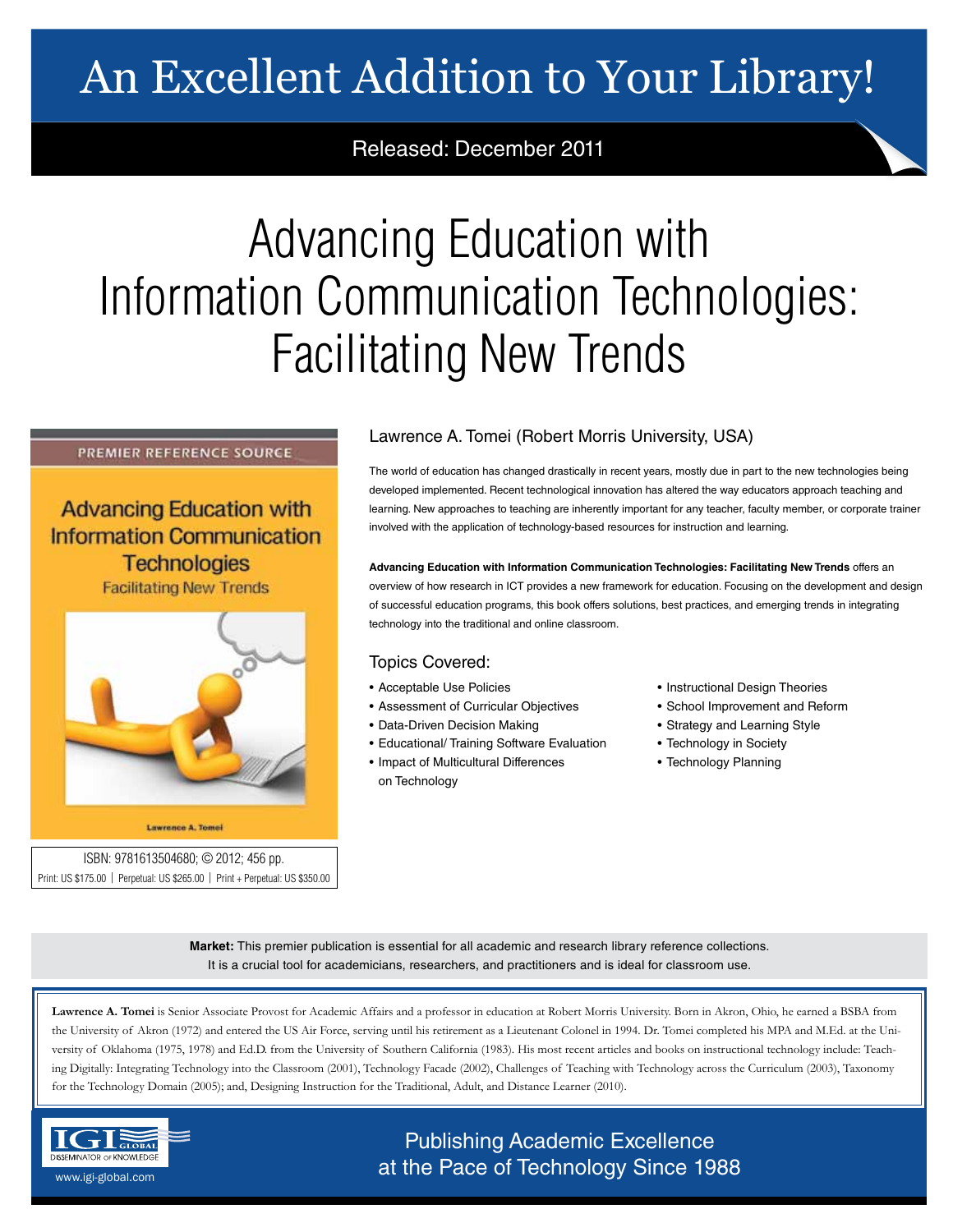#### Chapter 1

*Instructor Satisfaction with Teaching Business Law:* Swartz Louis B. (Robert Morris University, USA) Cole Michele T. (Robert Morris University, USA) Shelley Daniel J. (Robert Morris University, USA)

#### Chapter 2

*Digital Video Presentation and Student Performance:* Raven Arjan (Kennesaw State University, USA) Leeds Elke (Kennesaw State University, USA) Park ChongWoo (Georgia Gwinnett College, USA)

#### Chapter 3

*Evaluating Faculty Teaching of Research Methodology to Undergraduate Geography Students in a Nigerian University* Ololube Nwachukwu Prince (University of Education Port Harcourt, Nigeria) Ubogu Andrew Egba (Ahmadu Bello University, Nigeria) Egbezor Daniel Elemchukwu (University of Port Harcourt, Nigeria) Nwachukwu Ugbomah (NOVENA Univesity Ogume, Nigeria)

#### Chapter 4

*Teachers and Technology:* Blankson Joseph (Carle Foundation Hospital, USA) Keengwe Jared (University of North Dakota, USA) Kyei-Blankson Lydia (Illinois State University, USA)

#### Chapter 5

*Information and Communication Technology Training among Lecturers in the South-South Zone in Nigeria by the Nigeria Communication Commission* Tiemo Pereware Aghwotu (Delta State University, Nigeria.) Emiri O. T. (Delta State University, Nigeria) Tiemo Adobi Jessica (Delta State University, Nigeria)

#### Chapter 6

*Perceived Importance and Resource Constraints of Graduate Information Systems Courses in Turkey* Balaban M. Erdal (University Istanbul, Turkey) Kirlidog Melih (University Istanbul, Turkey) Ayvaz-Reis Zerrin (University Istanbul, Turkey)

#### Chapter 7

*Enhancing Students' Loyalty to the Information Systems Major* Hunsinger D. Scott (Appalachian State University, USA) Land Judy (North Carolina Central University, USA) Chen Charlie C. (Appalachian State University, USA)

Chapter 8 *User Interface Design Pedagogy:* Khoo Benjamin KS (New York Institute of Technology, USA)

#### Chapter 9

*Technology and Teacher Education:* Akyeampong Albert (Ohio University, USA) Franklin Teresa (Ohio University, USA) Keengwe Jared (University of North Dakota, USA)

Chapter 10 *Facilitating Students to Earn Computing Certificates via Blended Learning in Online Problem-Solving Environment:* Tsai Chia-Wen (Ming Chuan University, Taiwan)

Chapter 11 *Bringing AI to E-Learning:* Giotopoulos K. (University of Patras, Greece) Alexakos C. (University of Patras, Greece) Beligiannis G. (University of Patras, Greece) Stefani A. (University of Patras, Greece)

Chapter 12 *A Cross-Cultural Validation of the Selwyn's Computer Attitude Scale* Teo Timothy (Nanyang Technological University, Singapore)

#### Chapter 13

*Improving Teachers' Self-Confidence in Learning Technology Skills and Math Education through Professional Development* Hartsell Taralynn (The University of Southern Mississippi, USA) Herron Sherry S. (The University of Southern Mississippi, USA) Fang Houbin (The University of Southern Mississippi, USA) Rathod Avinash (The University of Southern Mississippi, USA)

Chapter 14 *Materials-to-Standards Alignment:*  Adamich Tom (Visiting Librarian Service, USA)

#### Chapter 15

*Enhancing Teaching and Learning with Digital Storytelling* Wang Shuyan (The University of Southern Mississippi, USA) Zhan Hong (Embry-Riddle Aeronautical University, USA)

Chapter 16

*Faculty Training Strategies to Enhance Pedagogy-Technology Integration* Keengwe Jared (University of North Dakota, USA) Georgina David (Minnesota State University, Mankato, USA) Wachira Patrick (Cleveland State University, USA)

### Chapter 17

*Effectiveness of International Distance Education in High School between Thailand and Japan* Pavasajjanant Natcha (University of Hyogo, Japan)

Chapter 18 *An Evaluation of Use of Multimedia Case Studies to Improve an Introduction to Information Technology Course* Sankar Chetan S. (Auburn University, USA) Clayton Howard (Auburn University, USA)

#### Chapter 19

*Student Nurses' Perception on the Impact of Information Technology on Teaching and Learning* Kandeel Nahed (Mansoura University, Egypt) Ibrahim Youssreya (Umm Al Qura University, Saudi Arabia)

#### Chapter 20

*Technology Integration and Urban Schools:* Kidd Terry T. (Texas A & M University, USA) Keengwe Jared (University of North Dakota, USA)

Chapter 21 *Evaluating Student Perceptions of Using Blogs in an Online Course* Gullett Evelyn (U21Global, Singapore) Bhandar Mamata (U21Global, Singapore)

#### Chapter 22

*Applications of Mobile Learning in Higher Education:* Gupta Babita (California State University, USA) Koo Yangmo (California State University, USA)

Chapter 23 *An Empirical Study to Validate the Technology Acceptance Model in Explaining the Intention to Use Technology among Educational Users* Teo Timothy (Nanyang Technological University, Singapore)

#### Chapter 24

*Problem-Based Learning in a Technical Course in Computing:* Correia Eduardo (Christchurch Polytechnic Institute of Technology, New Zealand) Watson Ricky (Christchurch Polytechnic Institute of Technology, New Zealand)

#### Chapter 25

*Investigation into Gender Perception toward Computing:* Laosethakul Kittipong (Sacred Heart University, USA) Leingpibul Thaweephan (Western Michigan University, USA) Coe Thomas (Quinnipiac University, USA)

#### Chapter 26

*Emerging Trends and Technologies for Enhancing Engineering Education:* Sidhu Manjit Singh (University Tenaga Nasional, Malaysia) Kang Lee Chen (University Tunku Abdul Rahman, Malaysia)